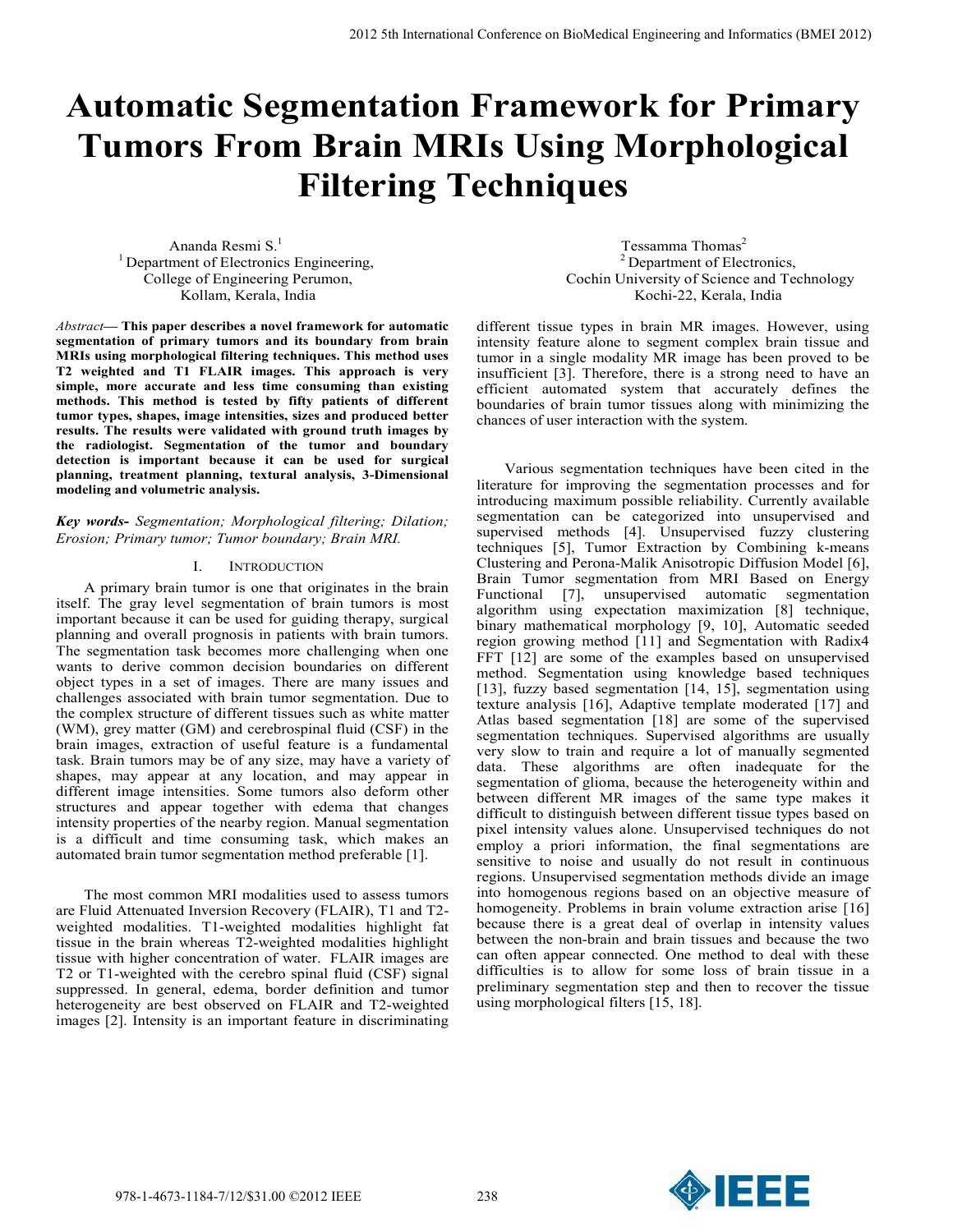This work highlights a novel method for automatic extraction of primary tumor mainly glioma and its boundary using morphological methods. In this method, T2 weighted and T1 FLAIR images were used for extracting these features. Section II provides a brief overview of image enhancement, and segmentation techniques. Section III details results obtained and discussion and finally, a conclusion about the results is presented.

# I .METHODS AND MATERIALS

 Fig.1 shows the flow chart for the entire procedure. The steps involved are image pre-processing, segmentation of ROIs, Feature extraction process and validation.



Figure 1 The flow chart for Segmentation of tumor and its boundary

#### *A. Image Acquisition*

In this work, MRI images were collected from the Department of Radiology, Sree Chitra Institute of Medical Sciences and Technology (SCIMST) and Regional Cancer Centre, Thiruvananthapuram, Kerala, India. The images were gray scale images. Axial slices of T2 weighted and T1 FLAIR brain MRI data were considered. In this method, segmentation of Regions of Interest (ROI) was calculated on fifty MR image data sets with each set contains 20 slices. Image database development and validation of the algorithms were based on this MRI database which was already manually identified and segmented by the Radiologist. The selected images were histopathologically tested by the radiologists and have confirmed the presence of the disease.

### *B. Image preprocessing and segmentation of tumor and its boundary*

The goal of this segmentation process in this work is to extract the tumor and its boundary from the surrounding tissues for each slice which includes the presence of tumor. T1 FLAIR and T2 weighted images of the same slice are used for tumor extraction and boundary detection as shown in Fig.2a and b.

 As a part of pre processing skull stripping was performed. Skull stripping is a method of removing the skull and non brain intracranial tissues like fat, muscle, skin etc., which surrounds the surface of brain cortex and cerebellum in the brain. Brain Extraction was necessary to avoid the misclassifications of surrounding tissues, skin and scalp as WM or GM. By removing this object, non-brain tissues will be removed and only soft tissues will remain in the image. Skull stripping was based the on morphological operation known as erosion, using a disc shaped structuring element, which resulted in the removal of thin connections between brain the and non brain portions. Thus a skull stripped brain mask (Fig.2c) was obtained and this method was automated for every image slice

Mathematical expression for erosion of A by B is given by:  $I_1 = A \ominus B = \{w : B_w \subseteq A\}$  where 'A' is the image being processed, and 'B' is a small set of pixels called the structuring element (SE). It is a thinning operation. The level of thinning depends upon the structure and shape of the SE chosen. The image obtained after erosion is the skull stripped image  $I_1$ '.

Next the brain component  $I_1$ ' was dilated by a SE  $B1$ ', slightly smaller in size than the one used in the morphological erosion, this corresponds approximately to restoring the boundaries of the brain component that were distorted in the erosion step.

Dilation of 'I<sub>1</sub>' by 'B<sub>1</sub>' is given by:  $I_2 = I_1 \oplus B_1 = \bigcup_{x \in B_1} I_{1x}$ . It is a thickening operation. For the entire morphological operations in this work, disc shaped structuring elements were selected with varying diameter depending upon the nature of the structure to be segmented.

Intensity adjustment (Fig.2d) and thresholding was done to obtain binary thresholded image (Fig.2e). Binary image thus obtained was morphologically labeled for obtaining the largest connected component. This leads to obtain a binary mask (Fig.2f) of the brain tumor. A gray level volume was obtained by masking the initial MR image by this mask. In this way, all pixels outside the tumor were set to 0, while the others keep their initial value that was used for further analysis as shown in Fig. 2g.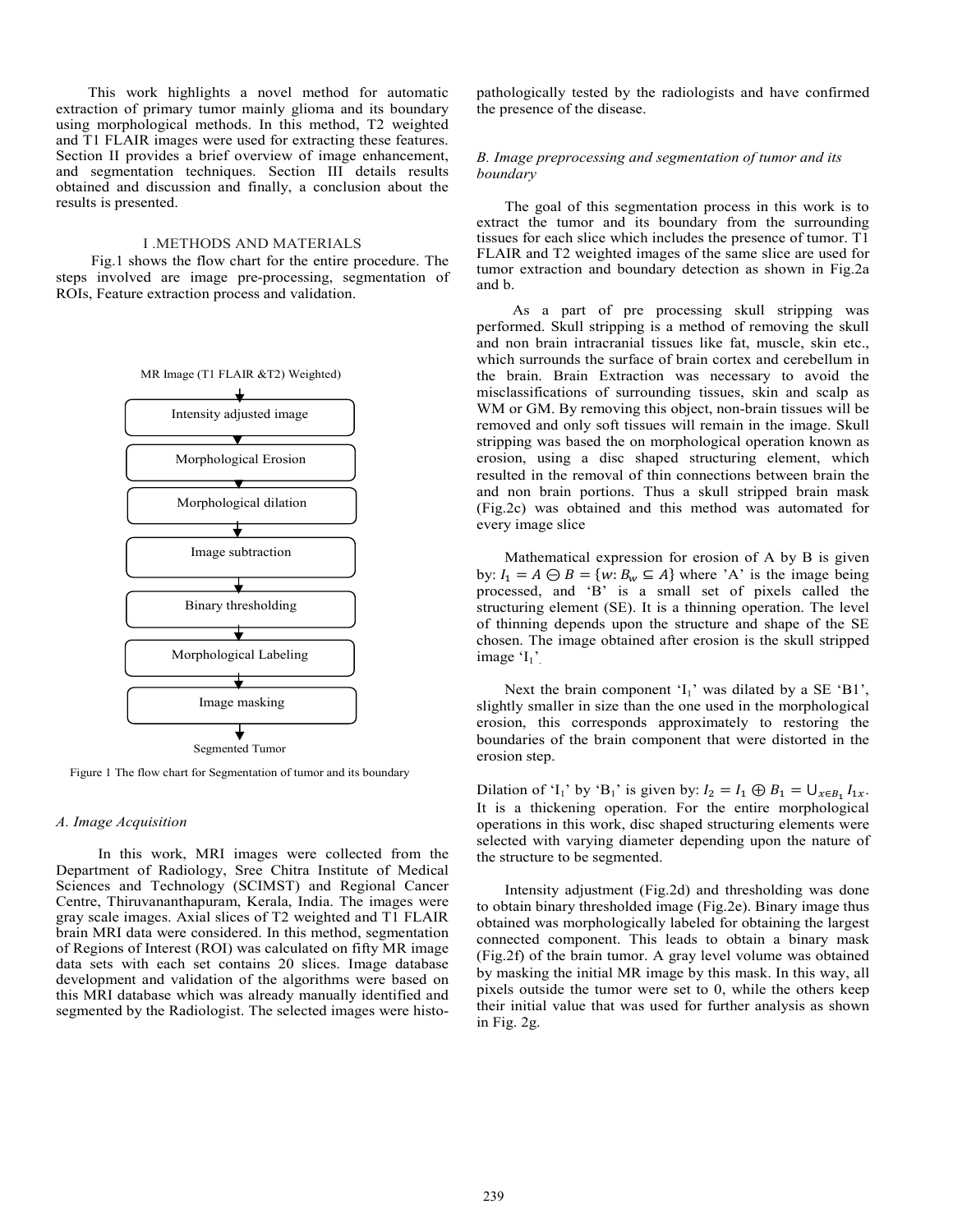

Figure2 Shows the segmentation procedures for tumor and its boundary. a.T2-weighted image b. T1-FLAIR image c. Skull stripped image after erosion d. Subtracted image from dilated image and complemented image e. Thresholded image f. Binary tumor mask g. segmented grey level tumor **h.** Tumor boundary

The heterogeneous tumor border as shown in Fig. 2h was defined and the maximum perimeter of the tumor was determined from the benchmark images. Bench mark images are the slices which provide maximum information about tumor shape and size.

#### *C. Validation*

An experienced radiologist manually segmented 20 tumors contained in our dataset (Ground Truth, GT) and Tanimoto index were calculated [19]  $\overline{a}$ 

Tanimoto index: 
$$
TI[\%] = \frac{IP}{TP + FP + FN}
$$
. 100

Where TP=true positives, i.e pixels labeled as tumor in the GT and by the algorithm, FP= false positives, i.e. pixels labeled as

tumor by the algorithm, but not in GT and FN-false negative, pixels labeled as tumor in the GT, not in the algorithm. Tanimoto index represents percentage ratio between the number of pixels classified as tumor by GT and the algorithm and/or by the GT. The value 100% signifies there are FP and FN

## III. RESULTS AND DISCUSSION

This section presents the results obtained from automatic segmentation using morphological methods on T1 FLAIR and T2 weighted axial MR images of the same slice. Segmentation



Figure 3 Segmentation results. Each column corresponds to one patient. The rows from left to right illustrates abnormal FLAIR image, Intensity adjusted image, segmented tumor, tumor boundary and segmentation result in FLAIR image after validation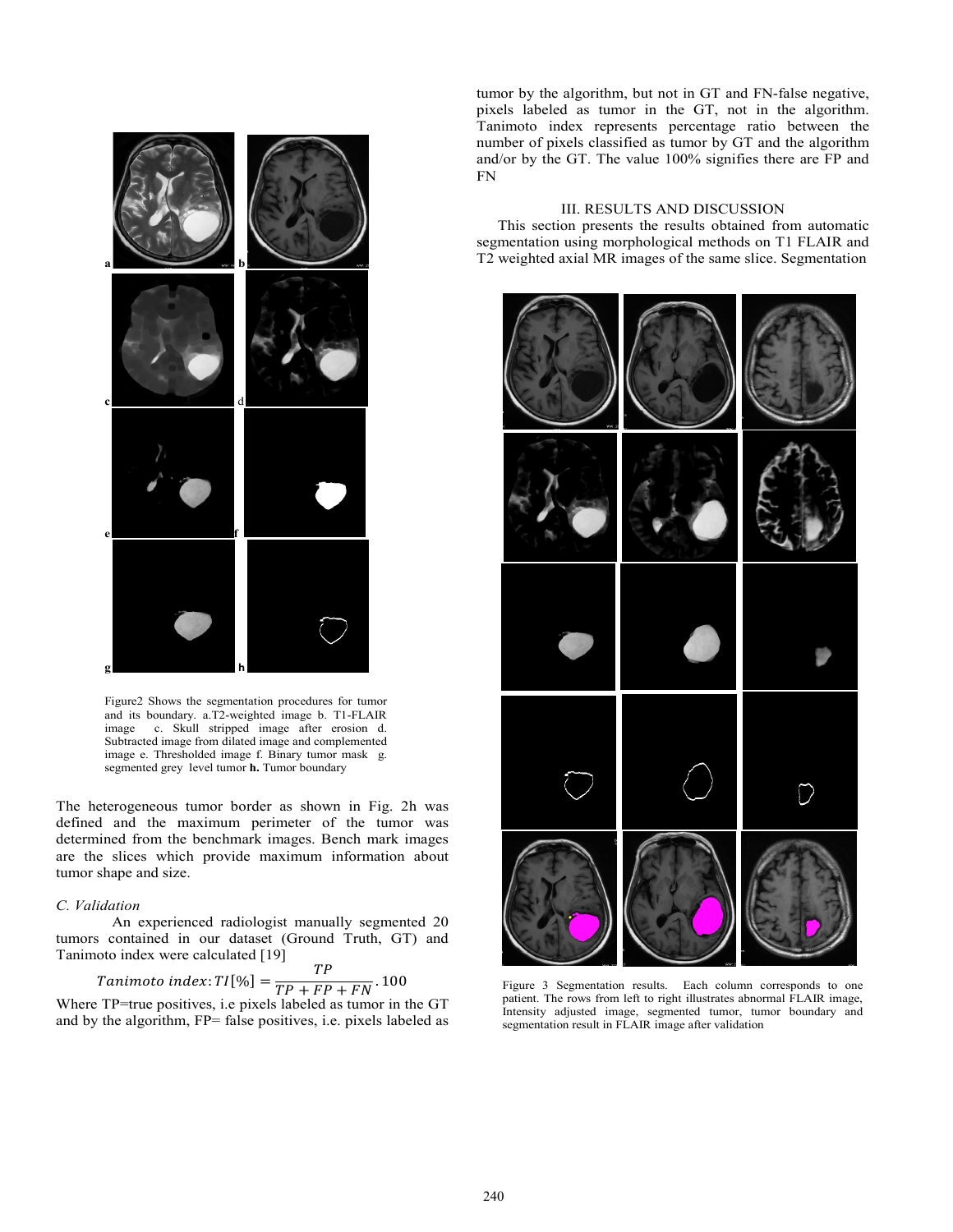is only implemented for tumor-contained slice. A novel algorithm for the extraction of primary tumors (glioma), preserving its shape and gray level information is developed. Segmented glioma tumors are obtained and are shown in Fig. 3. Presence of partial volume effect on tumors was eliminated using this method by defining the tumor boundary using this robust technique for every segmented tumor. Bench mark images, two or three slices from each patient, were selected for obtaining exact area and perimeter of the tumor and its boundary. The major advantage of this segmentation procedure is that, segmented structures are preserving the gray level values of the original image for processing. For further texture based analysis and classification gray level intensity images are very essential.

The goal of this automated segmentation tool was to make segmentation of MR images more practical by replacing manual outlining of the tumor by Radiologist without any loss

in accuracy. Fig.3 shows the results of segmentation algorithm and validated on the different patients' MRI slices. This algorithm showed better performance. The number FP and are very less and TP was very high. Tanimanto index confirms the best performance (98.9 % to 99.8%) with the GT.

#### IV. CONCLUSION

A novel framework for unsupervised segmentation primary (glioma) tumors and its boundary, using morphological operations is presented in this paper. This method is suitable for segmentation of tumor and its boundary from the heterogeneous features of brain MRI. It is observed that using morphological filtering techniques produced reliable results. Due to un-supervised nature of the approach, the method is very efficient, less error sensitive and less time consuming. Radiologist validated the presence of segmented tumor with ground truth estimates already derived by them. Performance of segmentation was validated by calculating Tanimoto index, which showed better performance with GT. This segmentation procedures are suitable for image registration for surgical planning, detection of tumor growth and thus by determining prognosis of patients in the case of high grade tumors. Partial volume effects were very much reduced in low grade tumors by defining the boundary of the tumor. It may be noted that, the use of this method is fairly simple when compared with other frequently used methods. The segmented ROIs were retaining the gray level values of each pixel. Hence texture quantification using statistical, structural and spectral approach will be more accurate. This leads to the development of new methods for classification and performance of different grades of primary tumors.

## ACKNOWLEDGEMENTS

We would like to thank Dr. Bejoy Thomas**,** M.D., .PDCC, Additional Professor, Dept. of Imaging Sciences and Interventional Radiology, Sree Chitra Tirunal Institute for Medical Sciences and Technology, Kerala, India for his valuable help, suggestions and validation of these results for this work. We also thank the Radiology department of Sree Chithra Tirunal Institute medical Sciences, and Regional Cancer Centre, Trivandrum, Kerala, India for providing MR images.

#### **REFERENCES**

- [1] Marcel Prastawa , Elizabeth Bullitt, Sean Ho , Guido Gerig **",** A brain tumor segmentation framework based on outlier detection". Medical Image Analysis vol. 8 pp.275–283, 2004
- [2] Maysam Heydari." Prognosis of Glioblastoma Multiforme Using Textural Properties On MRI" . Thesis for Master of Science Department of Computing Science, University of Alberta,. 2009.
- [3] R. B. Dubey, M. Hanmandlu, S. K. Gupta" An Advanced Technique for Volumetric Analysis." International Journal of Computer Applications, Vol. 1 (1), pp 91-98, 2010.
- [4] L.P.Clarke,R.P.Veluthisen,M.A.Camacho,et.al. "MRI Segmentation: Methods and Applications" .Magnetic Resonance Imaging, Vol.13, No.3, pp. 343-368.
- [5] Lynn M. Fletcher-Heath, Lawrence O. Hall, Dmitry B. Goldgof "Automatic Segmentation of Non-enhancing Brain Tumors in Magnetic Resonance Images". Artificial Intelligence in Medicine.21 (3). pp. 43 – 63, 2001.
- M. Masroor Ahmed & Dzulkifli Bin Mohammad, "Segmentation of Brain MR Images for Tumor Extraction by Combining KMeans Clustering and Perona-Malik Anisotropic Diffusion Model"', International Journal of Image Processing, Vol.2 (1) , pp. 27-34
- [7] Ying Wang, Jianguo Cao, Lin Liu, Zhixian Lin, Tundong Liu, Jiping Tao." An Automatic Tumor Segmentation System of Brain Tumor from MRI Based on A Novel Energy Functional". Journal of Convergence Information Technology (JCIT), Vol.6, (12),. pp 59-67. December 2011
- [8] Alexandra Constantin, Ruzena Bajcsy, Sarah Nelson. "Unsupervised Segmentation of Brain Tissue in Multivariate MR"I. Proceedings of 'International Symposium on Biomedical Imaging from Nano to Macro. pp.89-92, April 2010
- [9] Tina Kapur, W. Eric L. Grimson, et.al,"'Segmentation of brain tissue from magnetic resonance image", Medical Image Analysis, Oxford University Press, Vol. 1 ( 2), pp. 109–127 , 1996
- [10] Sudipta Roy, Atanu Saha , and Prof. Samir K. Bandyopadhyay ," Brain Tumor Segmentation and Quantification from MRI of Brain, ", Journal of Global Research in Computer Science ', Vol. 2 ( 4), pp. 155-160, April 2011.
- [11] Mukesh Kumar, Kamal Mehta, " A Modified Method to Segment Sharp and Unsharp Edged Brain Tumors in 2 D MRI Using Automatic Seeded Region Growing Method", International Journal of Soft Computing and Engineering (IJSCE), Vol.1 (2), pp. 37-40, May 2011
- [12] R. Rajeswari, P. Anandhakumar, "Segmentation and Identification of Brain Tumor MRI Image with Radix4 FFT Techniques", European Journal of Scientific Research Vol.52 (1), pp. 100-109, 2011.
- [13] Matthew C. Clark, Lawrence O. Hall, Dmitry B. Goldgof, Robert Velthuizen, F. Reed Murtagh, and Martin S. Silbiger." Automatic Tumor Segmentation Using Knowledge-Based Techniques.", IEEE Transactions on Medical Imaging, Vol. 17 ( 2), pp. 187-201, April- 1998